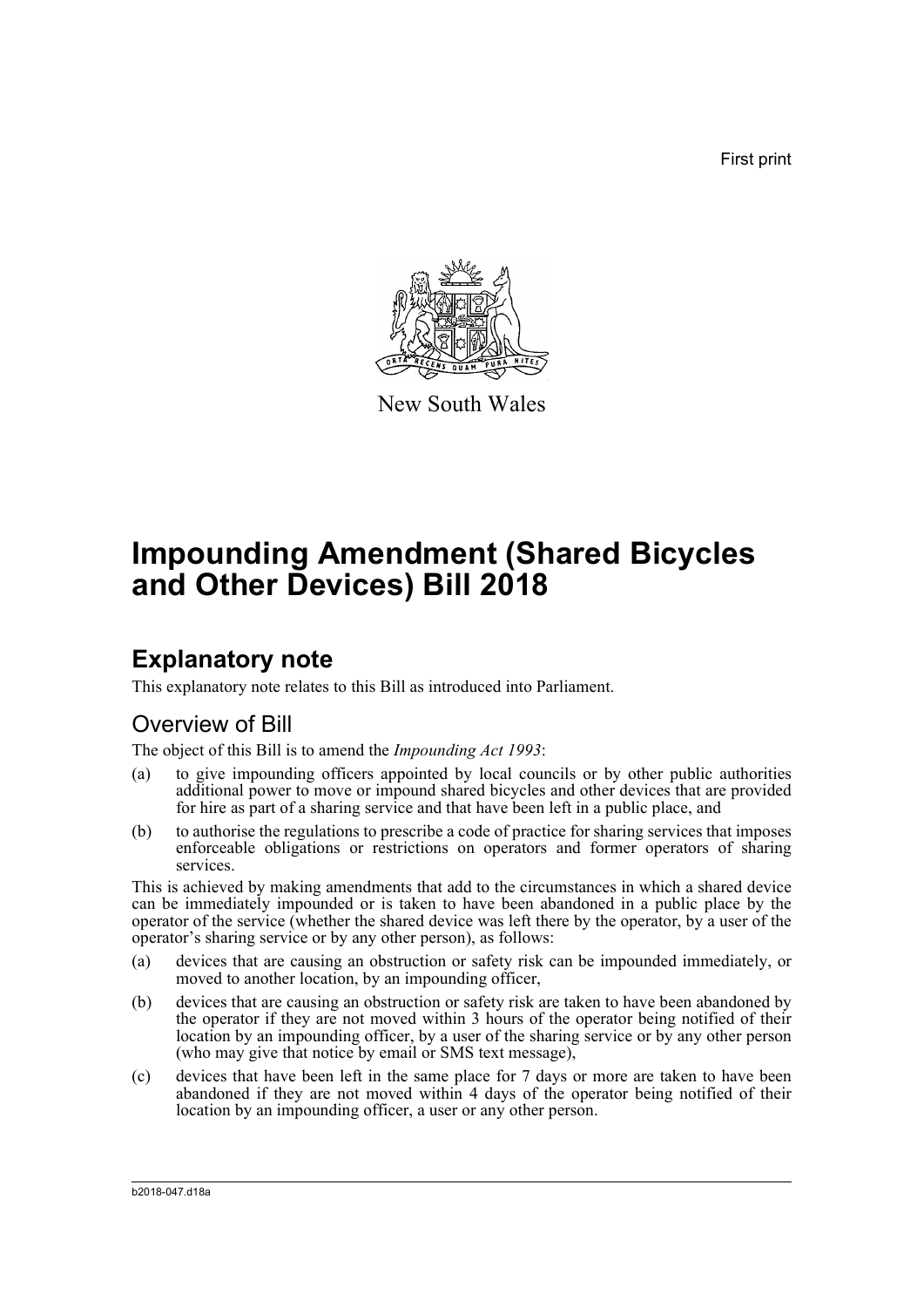The amendments also confer power on impounding officers to issue removal notices for shared devices that are left in a public place, or are otherwise provided by an operator of a sharing service, in contravention of the requirements specified in the proposed amendments, the regulations or a code of practice. If the operator fails to comply with the notice, the operator is taken to have abandoned the shared device.

It is an offence to abandon an article in a public place. The amendments increase the maximum penalty that applies if an operator of a sharing service abandons a shared device in a public place in contravention of some of the new requirements from 5 penalty units (\$550) to 25 penalty units (\$2,750). If the offence is dealt with by penalty notice, the fine is \$500.

### Outline of provisions

**Clause 1** sets out the name (also called the short title) of the proposed Act.

**Clause 2** provides for the commencement of the proposed Act on a day or days to be appointed by proclamation.

#### **Schedule 1 Amendment of Impounding Act 1993 No 31**

**Schedule 1 [1]** inserts additional provisions about the impounding of shared devices, as follows:

- (a) **Proposed section 19A** makes it clear that the proposed provisions (which are specifically about shared devices) confer additional powers on impounding officers, but do not limit a power to impound an article that is a shared device under any other provision of the Act.
- (b) **Proposed section 19B** defines terms used in the proposed provisions. *Device* is defined to mean a bicycle or any other thing for transporting persons that is prescribed by the regulations.
- (c) **Proposed section 19C** defines *sharing service* as an arrangement (including an arrangement in writing or one established through a smartphone application) that has certain listed features, including that the devices are not hired from the premises of the operator of the sharing service or a fixed docking station and are not required to be returned to the operator, the premises from which they were picked up, a fixed docking station or other specified premises.
- (d) **Proposed section 19D** provides that a shared device is not to be left in a public place in a way that causes an obstruction or safety risk. The proposed section gives an impounding officer the power to immediately impound a shared device that has been left in a public place if the impounding officer believes on reasonable grounds that the shared device has been left in a way that causes an obstruction or safety risk. Alternatively, the impounding officer may move the shared device. An operator of a sharing service must ensure that a shared device that has been left in a public place in contravention of the proposed section is removed within 3 hours after the operator is notified of the contravention by an impounding officer, a user or any other person. If the operator fails to do so, the operator is taken to have abandoned the shared device in a public place (which is an offence under section 32 of the Act).
- (e) **Proposed section 19E** provides that a shared device is not to be left in a public place, in the same location, for more than 7 days. An operator of a sharing service must ensure that a shared device that has been left in a public place in contravention of the proposed section is removed within 4 days after the operator is notified of the contravention by an impounding officer, a user or any other person. If the operator fails to do so, the operator is taken to have abandoned the shared device in a public place (which is an offence under section 32 of the Act).
- (f) **Proposed section 19F** provides that the regulations may make further provision for the obligations of operators of sharing services, including by prescribing a code of practice (which may impose enforceable obligations or restrictions on operators and former operators of sharing services, including by creating offences).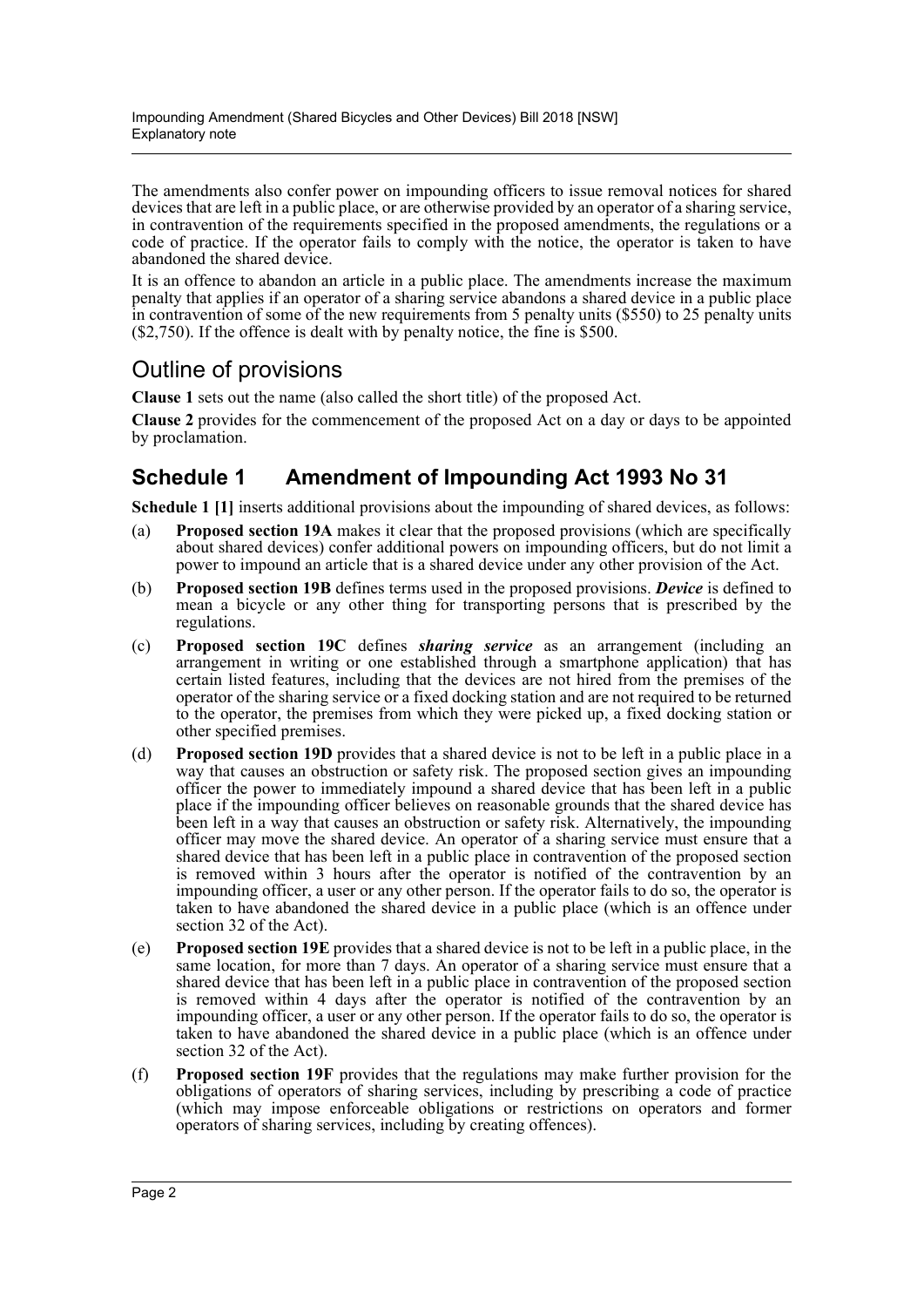- (g) **Proposed section 19G** authorises an impounding officer to issue a removal notice to an operator of a sharing service requiring the operator to remove a shared device left in a public place if the impounding officer believes on reasonable grounds that the shared device has been left in the place, or provided by the operator, in contravention of the Act, the regulations or a code of practice (whether or not the contravention constitutes an offence).
- (h) **Proposed section 19H** provides that the operator of a sharing service is taken to be the owner of any shared device that is branded with the name of the operator or the operator's business unless the contrary is proven.
- (i) **Proposed section 19I** allows for the service of notices on operators of sharing services by email and, if the operator has consented to service in that manner, by SMS text message or other electronic means.

**Schedule 1 [2]** provides that the maximum penalty for the offence of abandoning a shared device in a public place is:

- (a) in the case of a shared device taken to be abandoned under proposed section 19D or 19E— 25 penalty units, or
- (b) in any other case—5 penalty units.

**Schedule 1 [3]** provides for proceedings for an offence against the regulations or a code of practice to be heard by the Local Court.

**Schedule 1 [4]** updates a note to reflect the additional circumstances in which a shared device may be impounded.

#### **Schedule 2 Amendment of Impounding Regulation 2013**

**Schedule 2 [3]** makes the offence of abandoning a shared device an offence that can be dealt with by penalty notice and provides for a penalty of \$500 in such a case.

**Schedule 2 [1] and [2]** make consequential amendments.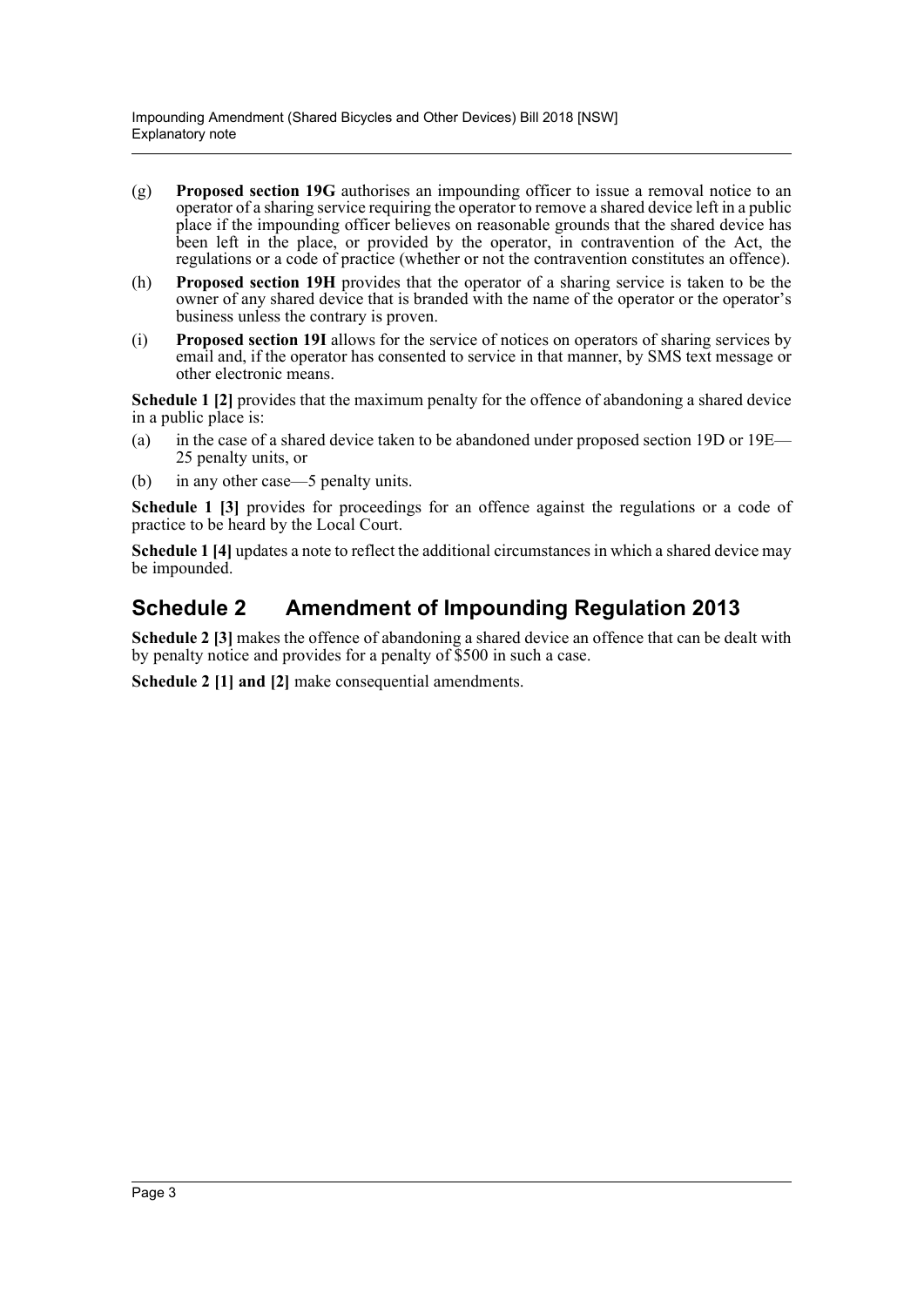First print



New South Wales

# **Impounding Amendment (Shared Bicycles and Other Devices) Bill 2018**

### **Contents**

|                   |                                                | Page |
|-------------------|------------------------------------------------|------|
|                   | Name of Act                                    |      |
|                   | Commencement                                   |      |
| Schedule 1        | Amendment of Impounding Act 1993 No 31         |      |
| <b>Schedule 2</b> | <b>Amendment of Impounding Regulation 2013</b> |      |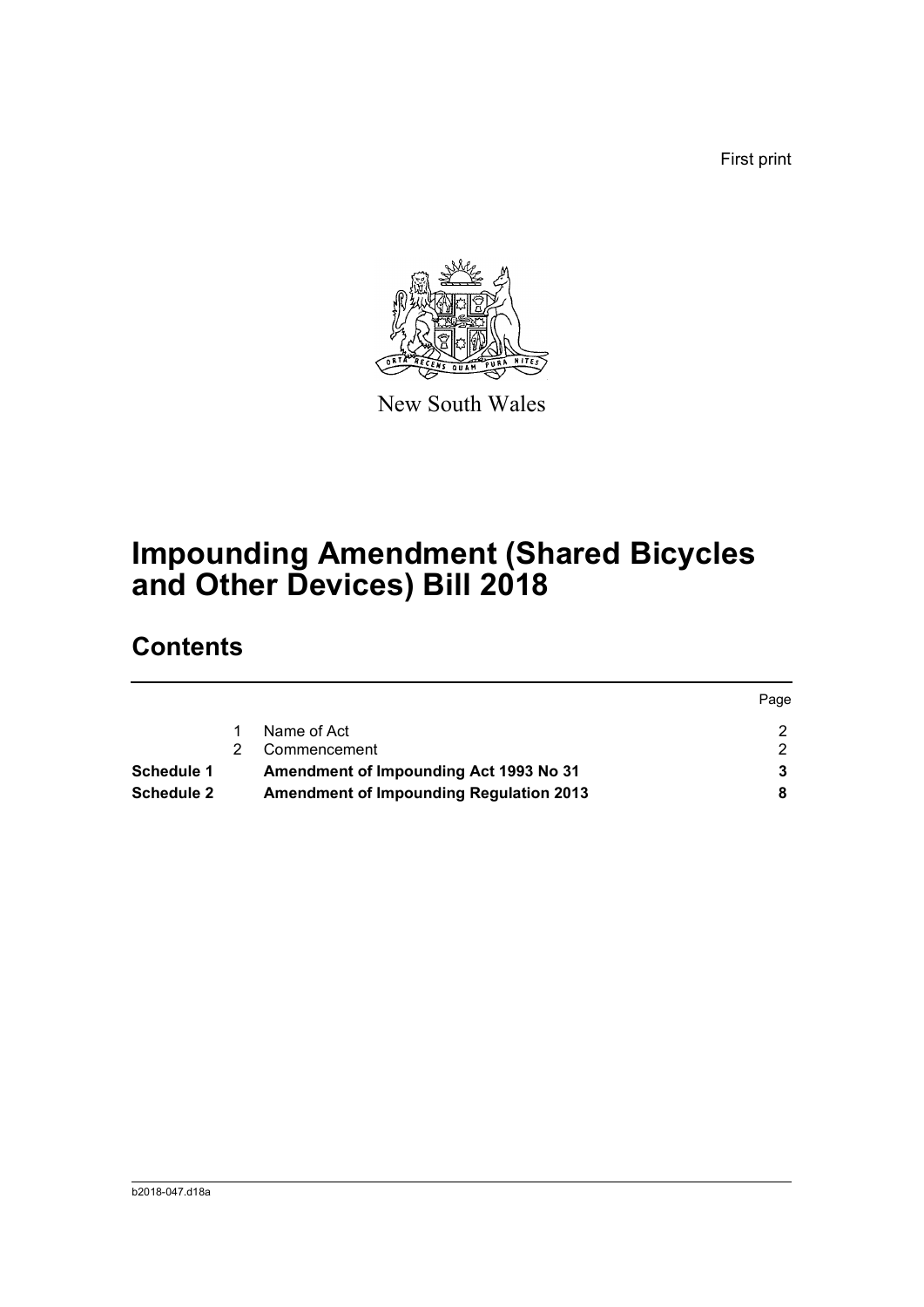

New South Wales

## **Impounding Amendment (Shared Bicycles and Other Devices) Bill 2018**

No , 2018

#### **A Bill for**

An Act to amend the *Impounding Act 1993* and the regulation under that Act with respect to the impounding of bicycles and other devices that are part of a sharing service.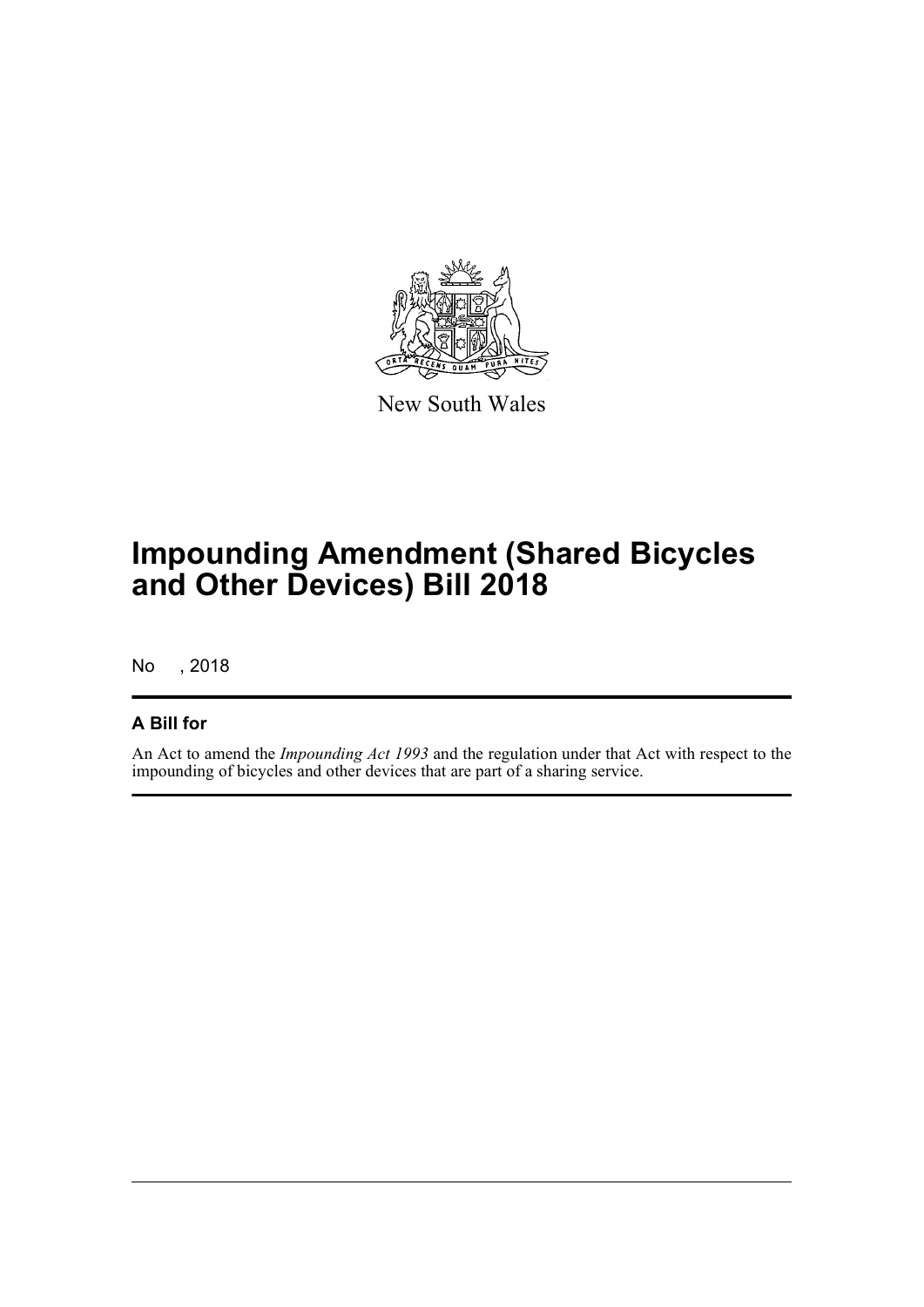<span id="page-5-1"></span><span id="page-5-0"></span>

| The Legislature of New South Wales enacts:                                            |        |
|---------------------------------------------------------------------------------------|--------|
| Name of Act                                                                           | 2      |
| This Act is the Impounding Amendment (Shared Bicycles and Other Devices) Act<br>2018. | 3<br>4 |
| <b>Commencement</b>                                                                   | 5      |
| This Act commences on a day or days to be appointed by proclamation.                  | 6      |
|                                                                                       |        |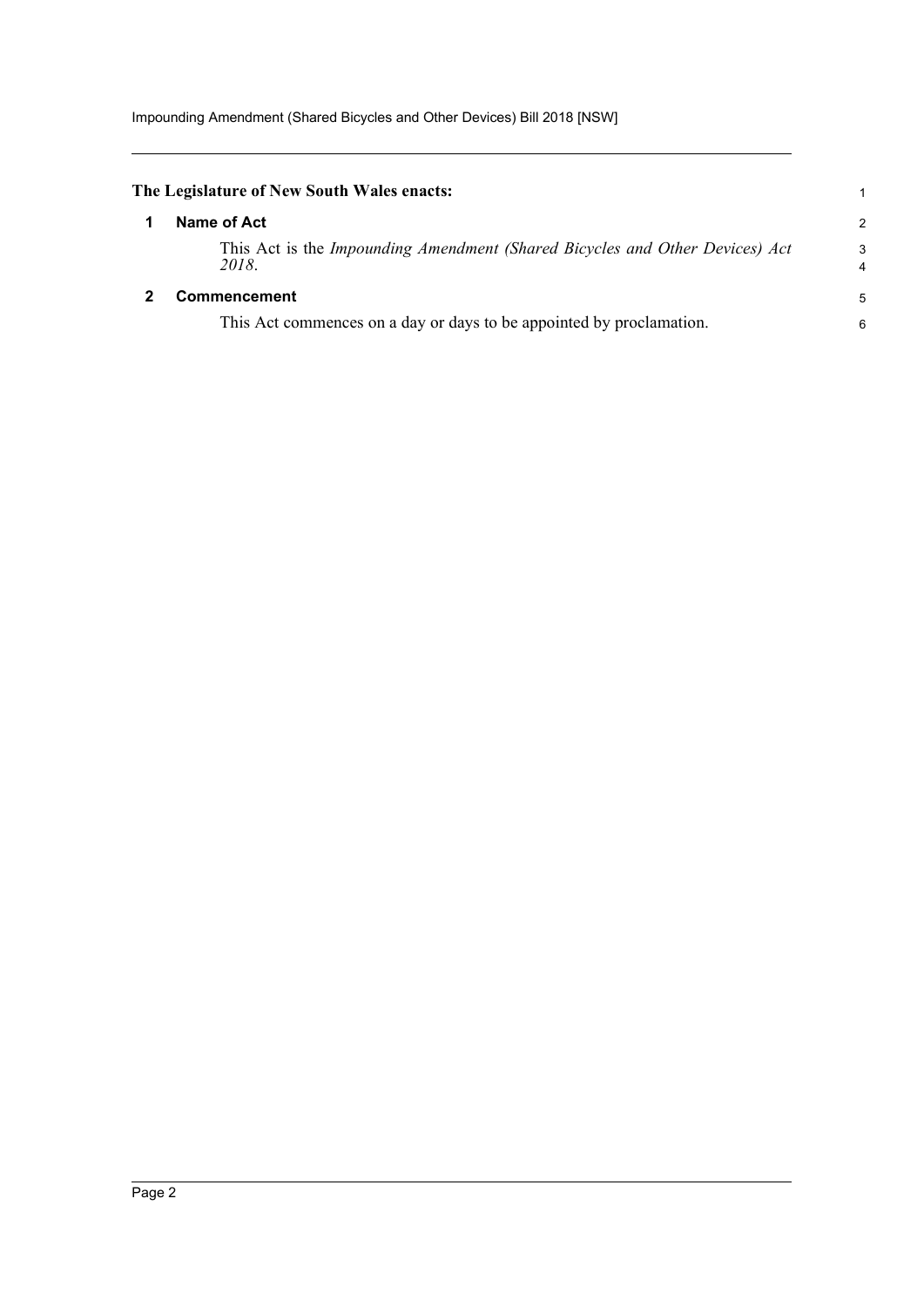<span id="page-6-0"></span>

| <b>Schedule 1</b> |            |                   | <b>Amendment of Impounding Act 1993 No 31</b>                                                                                                                                                                      | 1                        |
|-------------------|------------|-------------------|--------------------------------------------------------------------------------------------------------------------------------------------------------------------------------------------------------------------|--------------------------|
| [1]               |            |                   | Part 2, Division 5                                                                                                                                                                                                 | $\boldsymbol{2}$         |
|                   |            |                   | Insert after Division 4 of Part 2:                                                                                                                                                                                 | 3                        |
|                   |            | <b>Division 5</b> | Additional powers in relation to shared devices                                                                                                                                                                    | 4                        |
|                   | 19A        |                   | Preliminary                                                                                                                                                                                                        | 5                        |
|                   |            |                   | This Division confers additional powers on impounding officers in respect of<br>shared devices, and does not limit a power to impound an article that is a<br>shared device under any other provision of this Act. | 6<br>$\overline{7}$<br>8 |
|                   | 19B        |                   | <b>Definitions</b>                                                                                                                                                                                                 | 9                        |
|                   |            | (1)               | In this Division:                                                                                                                                                                                                  | 10                       |
|                   |            |                   | code of practice means a code of practice prescribed by the regulations under<br>this Division.                                                                                                                    | 11<br>12                 |
|                   |            |                   | <i>device</i> means:                                                                                                                                                                                               | 13                       |
|                   |            |                   | a bicycle, or<br>(a)                                                                                                                                                                                               | 14                       |
|                   |            |                   | any other thing used for transporting persons that is prescribed by the<br>(b)<br>regulations as a device for the purposes of this Act.                                                                            | 15<br>16                 |
|                   |            |                   | leave a shared device includes park a shared device.                                                                                                                                                               | 17                       |
|                   |            |                   | <i>operator</i> of a sharing service means a person who carries on the business of<br>providing the sharing service.                                                                                               | 18<br>19                 |
|                   |            |                   | shared device means any device that is provided for hire under a sharing<br>service.                                                                                                                               | 20<br>21                 |
|                   |            |                   | <i>sharing service</i> —see section 19C.                                                                                                                                                                           | 22                       |
|                   |            |                   | <b>user</b> means a person who hires a shared device under a sharing service.                                                                                                                                      | 23                       |
|                   |            | (2)               | In this Division, a power to impound or move a shared device includes a power<br>to unlock the device.                                                                                                             | 24<br>25                 |
|                   | <b>19C</b> |                   | <b>Sharing service-meaning</b>                                                                                                                                                                                     | 26                       |
|                   |            | (1)               | In this Division, <i>sharing service</i> means an arrangement (including an<br>arrangement in writing or one established through a smartphone application)<br>under which:                                         | 27<br>28<br>29           |
|                   |            |                   | devices are provided for hire (whether or not a fee is payable), and<br>(a)                                                                                                                                        | 30                       |
|                   |            |                   | (b)<br>the devices are self-locking, or access to the devices is otherwise able to<br>be limited, including remotely, and                                                                                          | 31<br>32                 |
|                   |            |                   | the devices are not hired from the premises of the operator of the sharing<br>(c)<br>service or from a fixed docking station, and                                                                                  | 33<br>34                 |
|                   |            |                   | the devices are not required to be returned to:<br>(d)                                                                                                                                                             | 35                       |
|                   |            |                   | the operator, or<br>(i)                                                                                                                                                                                            | 36                       |
|                   |            |                   | the premises from which they were picked up, or<br>(ii)                                                                                                                                                            | 37                       |
|                   |            |                   | a fixed docking station, or<br>(iii)                                                                                                                                                                               | 38                       |
|                   |            |                   | other specific premises, and<br>(iv)                                                                                                                                                                               | 39                       |
|                   |            |                   | any other features prescribed by the regulations exist.<br>(e)                                                                                                                                                     | 40                       |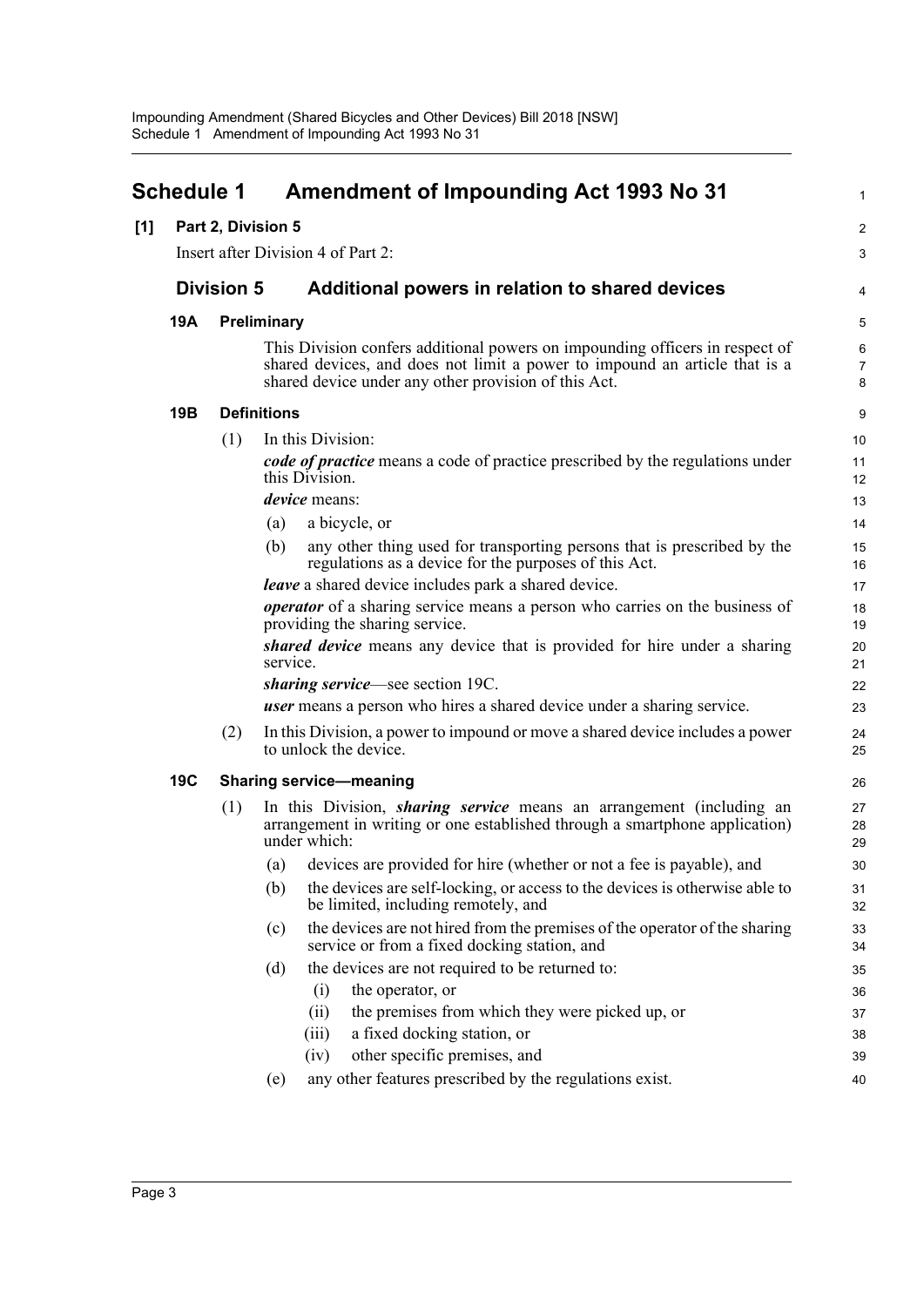|     | (2) | The regulations may:                                                                                                                                                                                                                                                                                                                                   |                                       |  |  |
|-----|-----|--------------------------------------------------------------------------------------------------------------------------------------------------------------------------------------------------------------------------------------------------------------------------------------------------------------------------------------------------------|---------------------------------------|--|--|
|     |     | declare any arrangement or type of arrangement made in connection<br>(a)<br>with a device to be within the definition of <i>sharing service</i> for the<br>purposes of this Division, or                                                                                                                                                               | $\overline{c}$<br>3<br>$\overline{4}$ |  |  |
|     |     | (b)<br>exclude any arrangement or type of arrangement made in connection<br>with a device from that definition of <i>sharing service</i> .                                                                                                                                                                                                             | 5<br>6                                |  |  |
|     | (3) | A provision of this Act, the regulations or a code of practice that requires a<br>shared device to be left in a particular place, or prohibits a shared device from<br>being left in a particular place, is to be disregarded for the purpose of<br>determining whether an arrangement is a sharing service.                                           | $\overline{7}$<br>8<br>9<br>10        |  |  |
| 19D |     | Impounding shared devices that are causing an obstruction or safety risk                                                                                                                                                                                                                                                                               | 11                                    |  |  |
|     | (1) | A shared device is not to be left in a public place in a way that causes an<br>obstruction or safety risk.                                                                                                                                                                                                                                             | 12<br>13                              |  |  |
|     | (2) | An impounding officer may immediately impound a shared device if:                                                                                                                                                                                                                                                                                      | 14                                    |  |  |
|     |     | the shared device has been left in a public place, and<br>(a)                                                                                                                                                                                                                                                                                          | 15                                    |  |  |
|     |     | (b)<br>the impounding officer believes on reasonable grounds that the shared<br>device has been left in a way that causes an obstruction or safety risk.                                                                                                                                                                                               | 16<br>17                              |  |  |
|     | (3) | An impounding officer may, instead of impounding a shared device under<br>subsection $(2)$ , move the device to another place.                                                                                                                                                                                                                         | 18<br>19                              |  |  |
|     | (4) | An operator of a sharing service must ensure that any shared device owned by<br>the operator that is left in a public place (whether by a user or any other person)<br>in a way that contravenes this section is removed within 3 hours after the<br>operator is notified of the contravention by an impounding officer, user or any<br>other person.  | 20<br>21<br>22<br>23<br>24            |  |  |
|     | (5) | An operator of a sharing service who fails to comply with subsection (4) in<br>relation to a shared device is taken to have abandoned the shared device in a<br>public place.<br>Note. Abandoning an article in a public place is an offence under section 32.                                                                                         | 25<br>26<br>27<br>28                  |  |  |
|     | (6) | The regulations may prescribe a longer period than 3 hours to apply for the<br>purposes of subsection (4) in all or any specified circumstances.                                                                                                                                                                                                       | 29<br>30                              |  |  |
|     | (7) | For the purposes of this section, a shared device causes an <i>obstruction</i> or<br>safety risk:                                                                                                                                                                                                                                                      | 31<br>32                              |  |  |
|     |     | if the shared device is left in a way that causes an obstruction to traffic<br>(a)<br>(whether vehicular or pedestrian), or that is likely to be a danger to road<br>users or the public, including because it blocks access to a footpath, fire<br>exit, lift, access ramp or stairs, or                                                              | 33<br>34<br>35<br>36                  |  |  |
|     |     | in any other circumstances prescribed by the regulations.<br>(b)                                                                                                                                                                                                                                                                                       | 37                                    |  |  |
| 19E |     | Impounding abandoned shared devices                                                                                                                                                                                                                                                                                                                    | 38                                    |  |  |
|     | (1) | A shared device is not to be left in a public place, in the same location, for a<br>period of more than 7 consecutive days.                                                                                                                                                                                                                            | 39<br>40                              |  |  |
|     | (2) | An operator of a sharing service must ensure that any shared device owned by<br>the operator that has been left in a public place (whether by a user or any other<br>person) in contravention of this section is removed within 4 days after the<br>operator is notified of the contravention by an impounding officer, a user or<br>any other person. | 41<br>42<br>43<br>44<br>45            |  |  |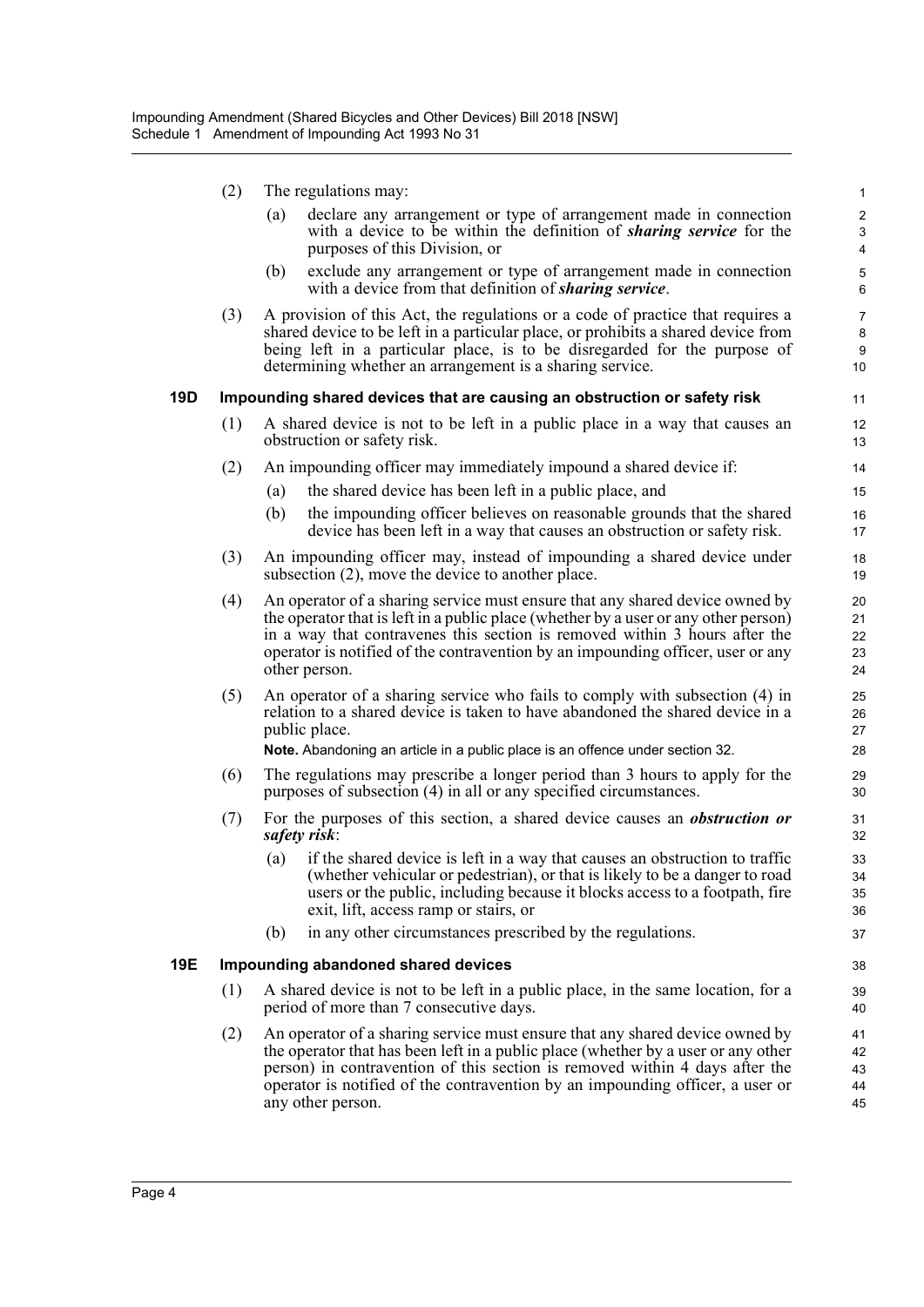|     | (3)                                                                           |                                                                                                                                                                                                                                                                                                                   | An operator of a sharing service who fails to comply with subsection (2) in<br>relation to a shared device is taken to have abandoned the shared device in a<br>public place.                                                                | $\mathbf{1}$<br>$\overline{2}$<br>3 |  |  |
|-----|-------------------------------------------------------------------------------|-------------------------------------------------------------------------------------------------------------------------------------------------------------------------------------------------------------------------------------------------------------------------------------------------------------------|----------------------------------------------------------------------------------------------------------------------------------------------------------------------------------------------------------------------------------------------|-------------------------------------|--|--|
|     |                                                                               |                                                                                                                                                                                                                                                                                                                   | Note. An impounding officer may impound the abandoned shared device under<br>section 15. Abandoning an article in a public place is an offence under section 32.                                                                             | 4<br>5                              |  |  |
|     | (4)                                                                           |                                                                                                                                                                                                                                                                                                                   | The regulations may prescribe a longer period than 4 days to apply for the<br>purposes of subsection (2) in all or any specified circumstances.                                                                                              | 6<br>$\overline{7}$                 |  |  |
| 19F |                                                                               |                                                                                                                                                                                                                                                                                                                   | Regulations relating to sharing services                                                                                                                                                                                                     | 8                                   |  |  |
|     | (1)                                                                           | The regulations may make further provision for the obligations of operators of<br>sharing services in respect of the operation of sharing services and shared<br>devices.                                                                                                                                         |                                                                                                                                                                                                                                              |                                     |  |  |
|     | (2)                                                                           |                                                                                                                                                                                                                                                                                                                   | In particular, the regulations may provide for matters relating to the safety,<br>operation or maintenance of sharing services and shared devices, including the<br>following:                                                               | 12<br>13<br>14                      |  |  |
|     |                                                                               | (a)                                                                                                                                                                                                                                                                                                               | protecting the public amenity of land on which shared devices are used<br>or left,                                                                                                                                                           | 15<br>16                            |  |  |
|     |                                                                               | (b)                                                                                                                                                                                                                                                                                                               | managing risks to the safety of users of sharing services, other road<br>users, impounding officers and other members of staff of impounding<br>authorities, and the general public,                                                         | 17<br>18<br>19                      |  |  |
|     |                                                                               | (c)                                                                                                                                                                                                                                                                                                               | managing any public liability of impounding authorities incurred in<br>connection with the carrying on of business by an operator of a sharing<br>service,                                                                                   | 20<br>21<br>22                      |  |  |
|     |                                                                               | (d)                                                                                                                                                                                                                                                                                                               | planning for the operation of an integrated transport network.                                                                                                                                                                               | 23                                  |  |  |
|     | (3)                                                                           |                                                                                                                                                                                                                                                                                                                   | The regulations may prescribe a code of practice that provides for any of the<br>matters referred to in subsection $(1)$ or $(2)$ .                                                                                                          | 24<br>25                            |  |  |
|     | (4)                                                                           |                                                                                                                                                                                                                                                                                                                   | The regulations, or a code of practice, may impose enforceable obligations or<br>restrictions on operators and former operators of sharing services (including<br>by creating offences with a penalty not exceeding 5 penalty units).        | 26<br>27<br>28                      |  |  |
|     | (5)                                                                           | The regulations, or a code of practice, may provide for further circumstances<br>in which a shared device left in a public place (whether by a user or any other<br>person) is taken, for the purposes of this Act, to have been abandoned by the<br>operator of the sharing service that owns the shared device. |                                                                                                                                                                                                                                              |                                     |  |  |
|     | (6)                                                                           | The regulations may exempt, or provide for the exemption of, unconditionally<br>or subject to conditions, any persons, shared devices or sharing services from<br>any or all of the provisions of this Division, the regulations under this Division<br>or a code of practice.                                    |                                                                                                                                                                                                                                              |                                     |  |  |
| 19G | Impounding shared devices not moved in accordance with a removal notice<br>37 |                                                                                                                                                                                                                                                                                                                   |                                                                                                                                                                                                                                              |                                     |  |  |
|     | (1)                                                                           |                                                                                                                                                                                                                                                                                                                   | An impounding officer may issue a notice (a removal notice) to an operator of<br>a sharing service requiring the operator to remove a shared device left in a<br>public place if the impounding officer believes on reasonable grounds that: | 38<br>39<br>40                      |  |  |
|     |                                                                               | (a)                                                                                                                                                                                                                                                                                                               | the shared device is owned by the operator, and                                                                                                                                                                                              | 41                                  |  |  |
|     |                                                                               | (b)                                                                                                                                                                                                                                                                                                               | the shared device has been left in the place, or has been provided by the<br>operator, in contravention of this Act, the regulations or a code of<br>practice (whether or not the contravention constitutes an offence).                     | 42<br>43<br>44                      |  |  |
|     | (2)                                                                           |                                                                                                                                                                                                                                                                                                                   | The removal notice must:                                                                                                                                                                                                                     | 45                                  |  |  |
|     |                                                                               | (a)                                                                                                                                                                                                                                                                                                               | give particulars of the shared device and its location, and                                                                                                                                                                                  | 46                                  |  |  |
|     |                                                                               | (b)                                                                                                                                                                                                                                                                                                               | specify the alleged contravention, and                                                                                                                                                                                                       | 47                                  |  |  |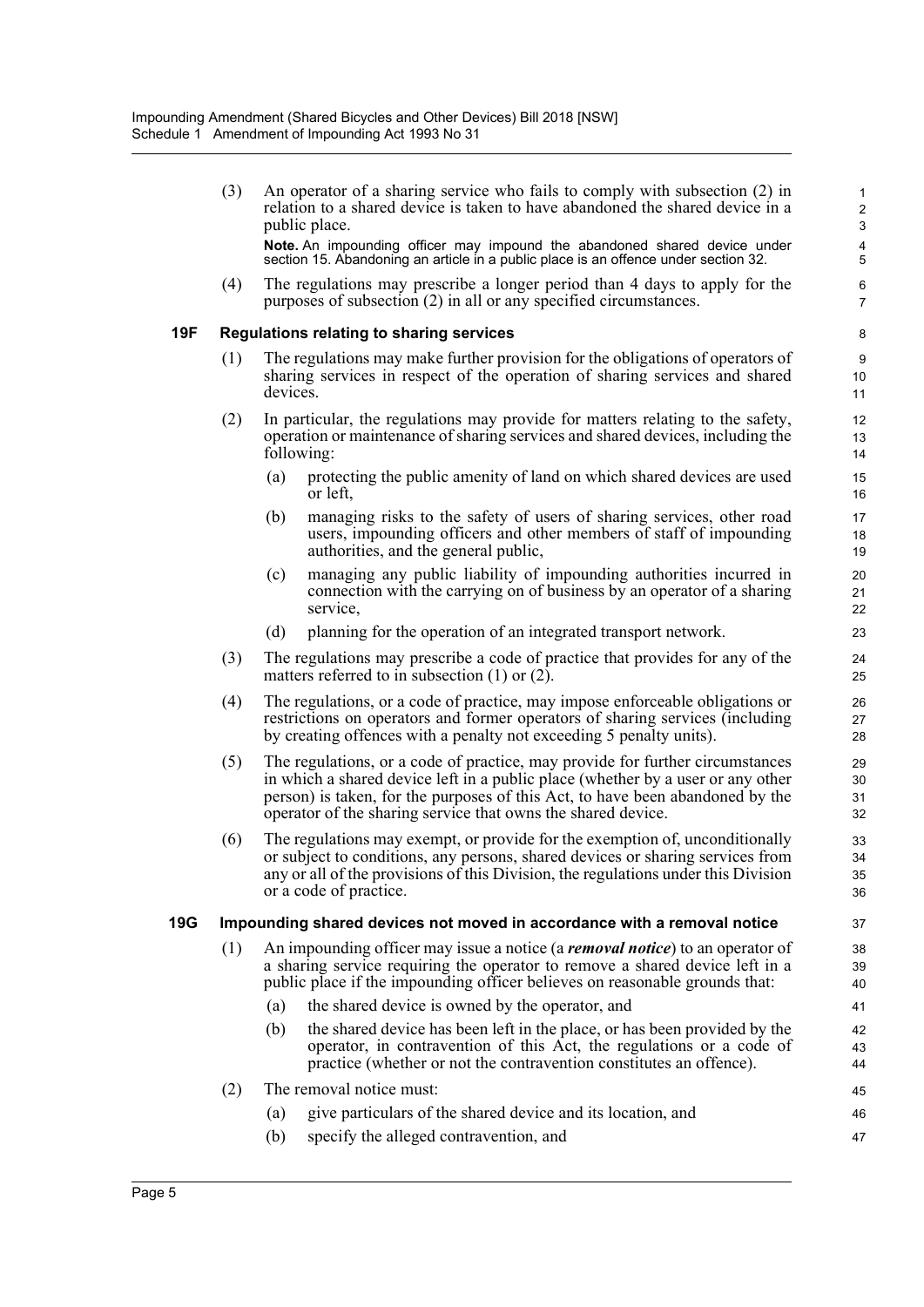|     |            |     | (c) | specify the time by which the shared device must be removed.                                                                                                                                                                                                                                                                                                                                                      | 1                             |
|-----|------------|-----|-----|-------------------------------------------------------------------------------------------------------------------------------------------------------------------------------------------------------------------------------------------------------------------------------------------------------------------------------------------------------------------------------------------------------------------|-------------------------------|
|     |            | (3) |     | The period of time given for compliance with the removal notice must be:                                                                                                                                                                                                                                                                                                                                          | $\overline{2}$                |
|     |            |     | (a) | no shorter than the period of time allowed for the removal of the shared                                                                                                                                                                                                                                                                                                                                          | 3                             |
|     |            |     |     | device that is specified in relation to the contravention concerned in this<br>Act, the regulations or a code of practice, or                                                                                                                                                                                                                                                                                     | $\overline{4}$<br>$\mathbf 5$ |
|     |            |     | (b) | if paragraph (a) does not apply—a period of time that is reasonable in<br>the circumstances.                                                                                                                                                                                                                                                                                                                      | 6<br>7                        |
|     |            | (4) |     | A removal notice may be varied or revoked by a subsequent notice.                                                                                                                                                                                                                                                                                                                                                 | 8                             |
|     |            | (5) |     | An operator of a sharing service who fails to comply with a removal notice<br>relating to a shared device left in a public place (whether by a user or any other<br>person) is taken to have abandoned the shared device in that public place.<br>Note. An impounding officer may impound an abandoned shared device under<br>section 15. Abandoning an article in a public place is an offence under section 32. | 9<br>10<br>11<br>12<br>13     |
|     |            | (6) |     | If the removal notice relates to a contravention of section 19D or 19E, the<br>operator is taken to have abandoned the shared device under the section<br>concerned.                                                                                                                                                                                                                                              | 14<br>15<br>16                |
|     |            |     |     | Note. Under section 32 there is an increased penalty for abandoning shared devices<br>under sections 19D and 19E.                                                                                                                                                                                                                                                                                                 | 17<br>18                      |
|     |            | (7) |     | This section does not limit a power to impound a shared device conferred on<br>an impounding officer by another provision of this Division.                                                                                                                                                                                                                                                                       | 19<br>20                      |
|     | <b>19H</b> |     |     | <b>Ownership of shared devices</b>                                                                                                                                                                                                                                                                                                                                                                                | 21                            |
|     |            |     |     | For the purposes of this Act, the operator of a sharing service is taken, unless<br>the contrary is proven, to be the owner of any shared device that is branded<br>with the name of the operator or the operator's business.                                                                                                                                                                                     | 22<br>23<br>24                |
|     | 191        |     |     | <b>Notice to operators</b>                                                                                                                                                                                                                                                                                                                                                                                        | 25                            |
|     |            | (1) |     | A notice under this Division may be given:                                                                                                                                                                                                                                                                                                                                                                        | 26                            |
|     |            |     | (a) | by giving the notice by email to an email address specified by the<br>operator for the service of documents of that kind, or                                                                                                                                                                                                                                                                                      | 27<br>28                      |
|     |            |     | (b) | if the operator to whom it is issued has requested or consented to<br>notification by SMS text message or any other electronic means—by<br>giving the notice by SMS text message to the mobile telephone number<br>specified by the operator for the service of documents of that kind or<br>giving the notice by the other electronic means, or                                                                  | 29<br>30<br>31<br>32<br>33    |
|     |            |     | (c) | in the case of a notice given by an impounding officer-in any other<br>way agreed between the relevant impounding authority and the operator<br>concerned.                                                                                                                                                                                                                                                        | 34<br>35<br>36                |
|     |            | (2) |     | This section is in addition to, and does not limit, section 49.                                                                                                                                                                                                                                                                                                                                                   | 37                            |
| [2] | place      |     |     | Section 32 Offence of abandoning article, or leaving animal unattended, in public                                                                                                                                                                                                                                                                                                                                 | 38<br>39                      |
|     |            |     |     | Omit the penalty provision from section 32 (1). Insert instead:                                                                                                                                                                                                                                                                                                                                                   | 40                            |
|     |            |     |     | Maximum penalty:                                                                                                                                                                                                                                                                                                                                                                                                  | 41                            |
|     |            |     | (a) | in the case of a shared device taken to be abandoned by an operator of<br>a sharing service under section 19D or 19E—25 penalty units, or                                                                                                                                                                                                                                                                         | 42<br>43                      |
|     |            |     | (b) | in any other case—5 penalty units.                                                                                                                                                                                                                                                                                                                                                                                | 44                            |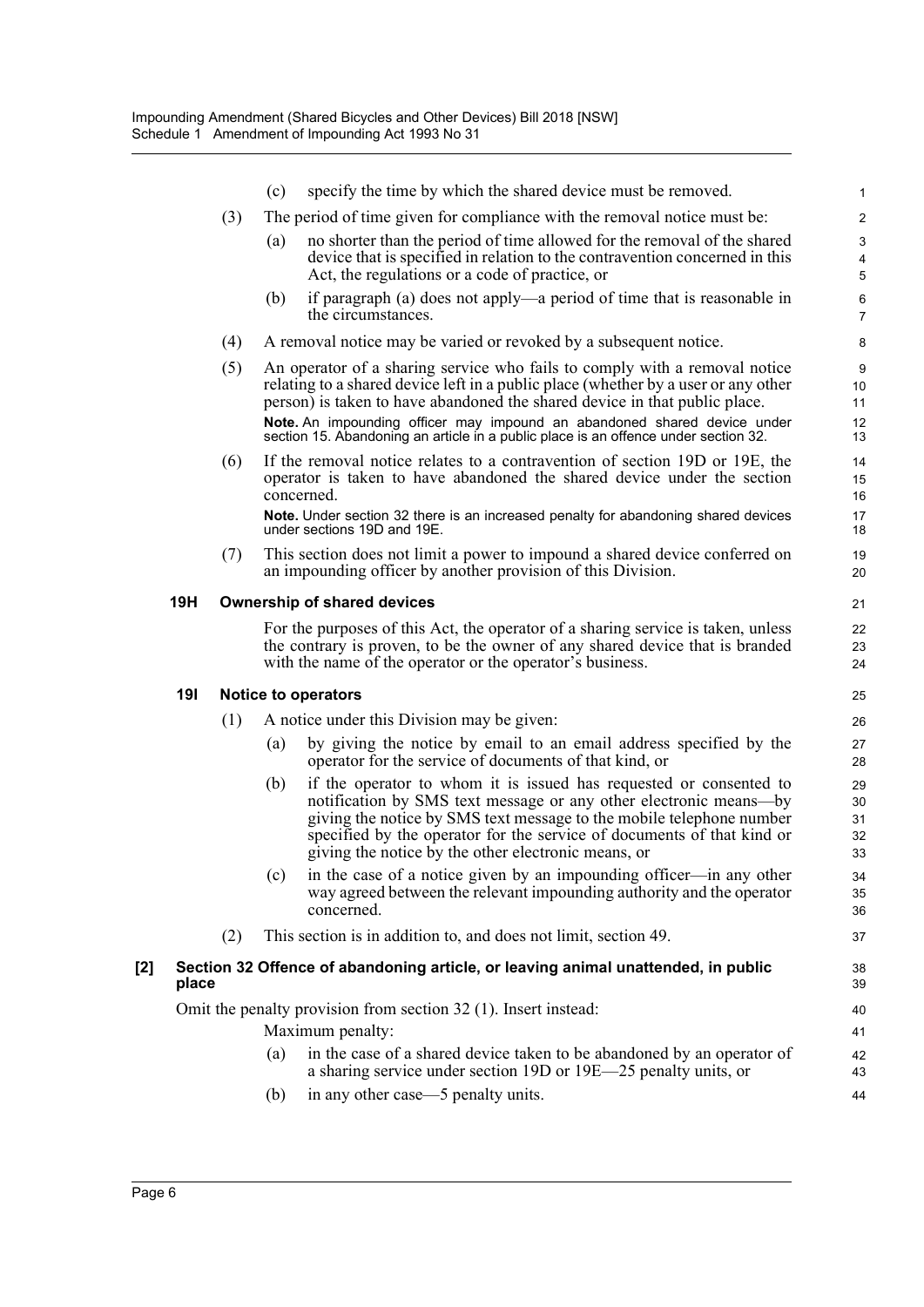| $\lceil 3 \rceil$ | Section 37 Proceedings are to be heard by Local Court                                         |                |
|-------------------|-----------------------------------------------------------------------------------------------|----------------|
|                   | Insert ", the regulations or a code of practice" after "Act".                                 | 2              |
| [4]               | <b>Notes</b>                                                                                  | 3              |
|                   | Insert after the matter relating to abandoned or unattended articles (except motor vehicles): | $\overline{4}$ |
|                   | Impounding officers have additional powers to impound bicycles or other                       | 5              |
|                   | devices that are part of a sharing service (see Division 5 of Part 2).                        | 6              |